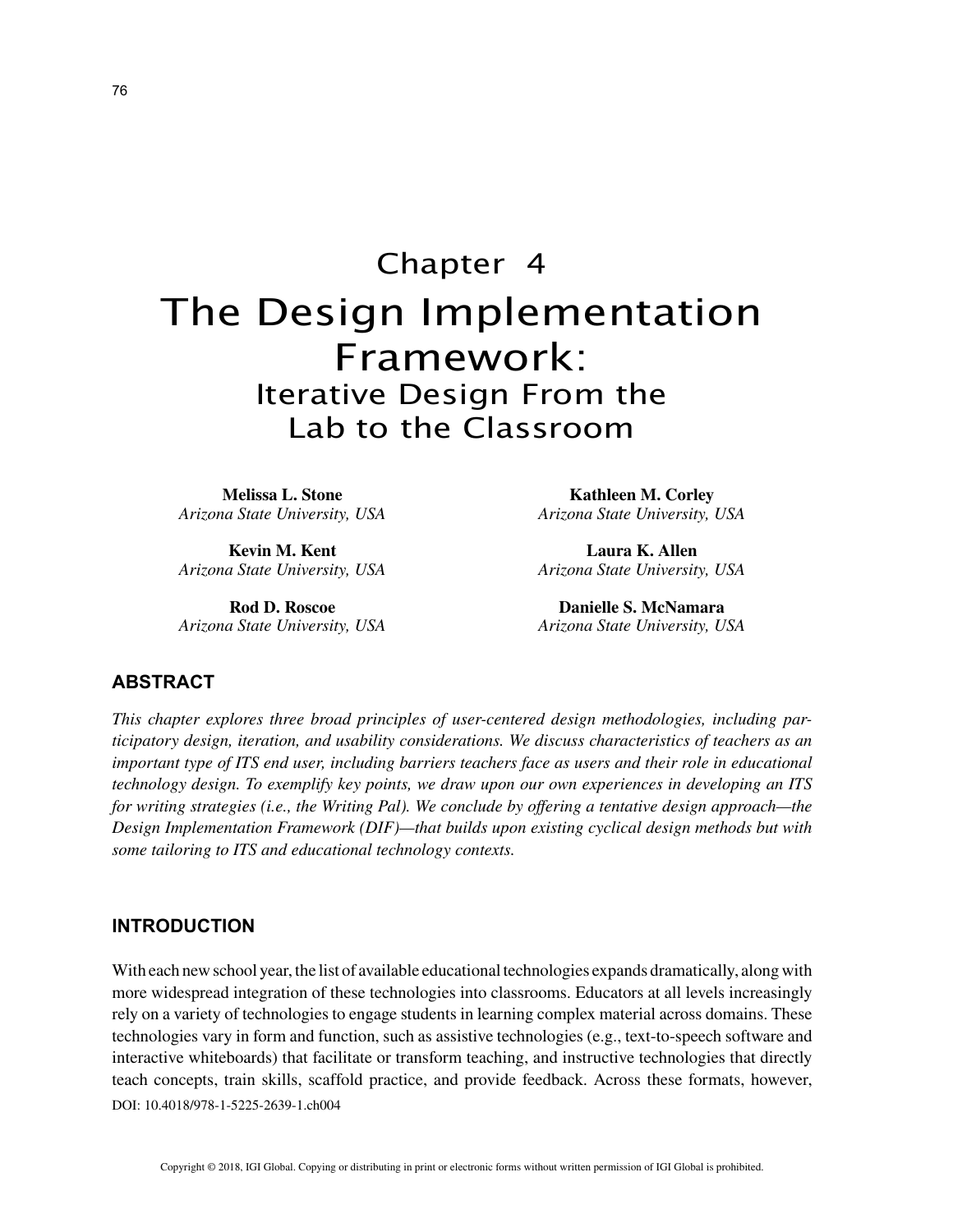educational technologies are beholden to similar questions and constraints regarding design, usability, and implementation. How can these tools be developed and deployed in ways that consider teachers' and learners' true needs in school environments?

One widely used type of educational technology is the intelligent tutoring system (ITS). Briefly, ITSs are computer programs that model expert human tutors by instructing students on a specific topic or skill, providing feedback on responses, and strategically facilitating student performance and understanding through adaptive instruction (Anderson, Boyle & Reiser, 1985; Burns, Luckhardt, Parlett & Redfield, 2014; VanLehn, 2006). One-on-one human tutoring has been shown to be a highly effective mode of instruction; however, it is severely limited by the availability of expert human tutors (Muldner, Lam, & Chi, 2014). ITSs have been developed in response to this problem. These systems rely on artificial intelligence-based computer systems and agents to provide students with personalized educational experiences that model human tutoring.

By various measures, these efforts have been successful. For example, Ma, Adesope, Nesbit, and Liu, (2014) conducted a meta-analysis of effect sizes from 107 ITS studies that incorporated 14,321 participants from K-12 and college populations and spanned eight different content domains. The study found that, across various uses (i.e., the primary means driving instruction, a supplement to instruction, a component of instruction, and an aid to homework), ITSs were associated with superior performance in comparison to large-group instruction ( $g = 0.42$ ), non-ITS computer-based instruction ( $g = 0.57$ ) and instruction via textbooks ( $g = 0.35$ ). Importantly, the meta-analysis revealed no significant differences when comparing ITS use to human tutoring or small-group instruction. This finding provides support for a previous review (VanLehn, 2011), which showed that ITSs provided nearly the same learning gains in STEM topics as one-on-one human tutors. Support for the effectiveness of these systems has been replicated in studies across a variety of domains, such as in K-12 pupils' mathematical learning (Steenbergen-Hu & Cooper, 2013), and physics and computer literacy (Nye, Graesser & Hu, 2014). These positive findings have spurred the popularity of ITSs in classrooms, as these systems continue to influence the educational landscape.

Surprisingly, despite the popularity and effectiveness of these systems (and perhaps because they appear to work so well), there has been little research published on their design, usability, or user experiences (Chughtai, Zhang, & Craig, 2015; Lin, Chen, Sun, & Tsai, 2014; Lin, Wu, & Hsueh, 2014; Sung & Mayer, 2012). Both early and current research on ITSs has been driven primarily by considerations related to learning processes and performance gains. Exemplar questions include: How do people learn math?, How should people learn how to write?, and What pedagogical approaches are most effective? Answers to these questions help with the development of instructional design principles such as "give hints, but not too many" and "teach explicit metacognitive strategies." Such an approach is necessary and useful in guiding the development of systems that help students learn. However, design principles derived from the learning sciences are potentially separable from those that emerge from a focus on usability and user experience. Although innovative instructional ITS elements such as animated pedagogical agents (Kim & Baylor, 2016), natural language interaction (Graesser, Li, & Forsyth, 2014), and affect-aware scaffolding (D'Mello & Graesser, 2015) can be effective, they are certainly influenced by good interface, navigation, and aesthetic design (e.g., clear and organized menus). Likewise, effectiveness may depend upon users' impressions and subjective reactions to these features (Mayer & Estrella, 2014; Roscoe, Wilson, Johnson, & Mayra, 2017).

While ITS developers have often reported target users' enjoyment and ease of use (e.g., Jackson & McNamara, 2013; Sung & Mayer, 2012), there are few focused usability studies in the literature